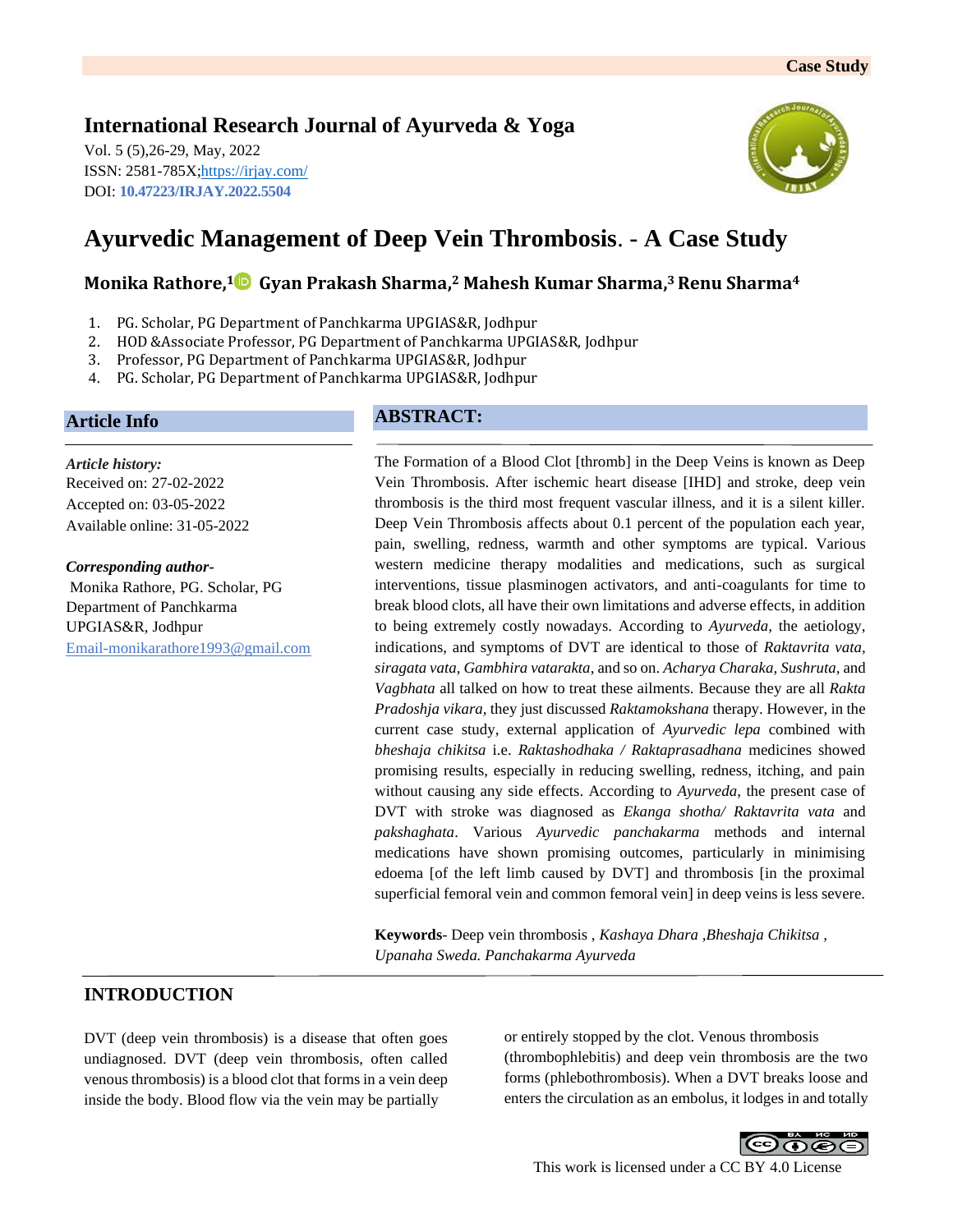obstructs a blood vessel, such as the lungs, causing a PE [pulmonary embolism]. In the lower leg, deep venous thrombosis (DVT) is common. Age, major surgery, malignancy, trauma, prolonged bed rest, myeoloproliferative illness, ankle injury, infection, varicose veins, and certain oral contraceptive pills can all cause venous thrombosis. Deep vein thrombosis, which occurs deep inside the muscles of the legs, arm, and pelvis, is the most prevalent type of venous thromboembolism. Blood flow via the vein may be partially or fully blocked by the clot. DVTs are most commonly found in the lower leg, thigh, or pelvis, although they can also occur in the arm, brain, intestines, liver, or kidney. Deep vein thrombosis (DVT) is an illness that goes unnoticed. DVT is caused by the virchow's trio of venous stasis, hyper coagulability, and endothelial injury. The two types are venous thrombosis [thrombophlebitis] and deep vein thrombosis [phlebothrombosis]. The more dangerous of the two is DVT. Prothrombin deficiency and genetic thrombophilia are both congenital and acquired risk factors for DVT. Other risk factors include advanced age, obesity, surgery, trauma, neoplasm, heart disease, oestrogen hormone therapy, pregnancy, and immobility. DVT is generally asymptomatic, and only 40% of patients are clinically manifested. It is characterized by pain at the site of thrombosis that is worsened by muscle action. DVT is a life-threatening condition that can cause thromboembolism and result in immediate death as a consequence. Deep venous thrombosis (DVT) is frequent in the lower leg. Venous thrombosis can be caused by a variety of reasons, including age, major surgery, malignancy, trauma, prolonged bed rest, myeolo-proliferative disease, ankle sprain, infection, varicose veins, and certain oral contraceptive pills.

DVT in the lower legs can cause pain, calf discomfort, edoema, dilated superficial veins, pyrexia, redness, or no visible sign or symptom at all. Cellulitis in the lower limb can develop into a DVT as a result of an accident or illness. Duplex ultrasonography, which was employed in this study, is the only credible approach to confirm diagnosis because it is non-invasive, risk-free, cost-effective, and more widely available.

## **METHOD**

This is a single case study of a 27-year-old male patient who has been complaining of headaches, soreness, swelling, discolouration of the left leg below the knee, and difficulties walking and standing for the past two years at

the Panchakarma Department of the Rajasthan Ayurved University. Pain was noticeable at rest and worsened with exertion. He received allopathic treatment in an allopathic facility for his issues. Since six months, his problems have worsened. Swelling and pain were considerably reduced. The standard of living has improved. The patient was able to return to work. He can now stand and walk for extended periods of time. Hair loss in the left leg was previously complete, but it has now returned to normal.

Four years ago, the patient was taken to the hospital with a terrible headache and was diagnosed with pulmonary embolism. He had no prior symptoms or signs of the disease, and there was no family history of it. He was given anticoagulants and antithrombolytic injections to help with his condition. One year later, he began to have pain and tingling in his left leg. He noticed swelling after a while, which eventually developed to the point where his regular tasks were being restricted. He couldn't stand or walk for long periods of time.

All haematological and biochemical tests were normal, including complete blood counts, glucose, TSH, urea, creatinine, liver function tests, lipid profile, bleeding time, and clotting time. Other possibilities were ruled out, including the factor V Leiden mutation, the Prothrombin gene mutation, the MTHFR gene mutation, and serum homocysteine. His ESR and LDL levels were also somewhat increased, at 25 mm/hr (reference value 0-100) and 105.7 mg/dl (reference value 0-100), respectively. On November 20, 2019, a doppler ultrasound of the right lower limbs indicated a partial deep vein thrombus in the fresh thrombos seen in femoro popliteal venous system, as well as soft tissue edoema in left lower leg and foot due to reduced venous system. The medial section of the venogram is revealed. The right limb was edematous and enlarged on physical examination. There was pitting edoema and local discomfort in the calf region. The skin was hot and hyperemic. On examination, little hemorrhagic patches were discovered. A non-healing lesion was discovered on the right leg's lateral malleolus. There were no varicose veins in either of the legs. On the basis of symptoms and a doppler examination, the patient was identified as *Grathita Rakta Vikara* (deep vein thrombosis).

#### **Diagnosis**

DVT can't be diagnosed just on a patient's medical history or a physical examination. DVT can be symptomatic or asymptomatic in the lower limbs. Due to the lack of identifiable signs and symptoms in DVT, clinical diagnosis is difficult. In symptomatic individuals, USG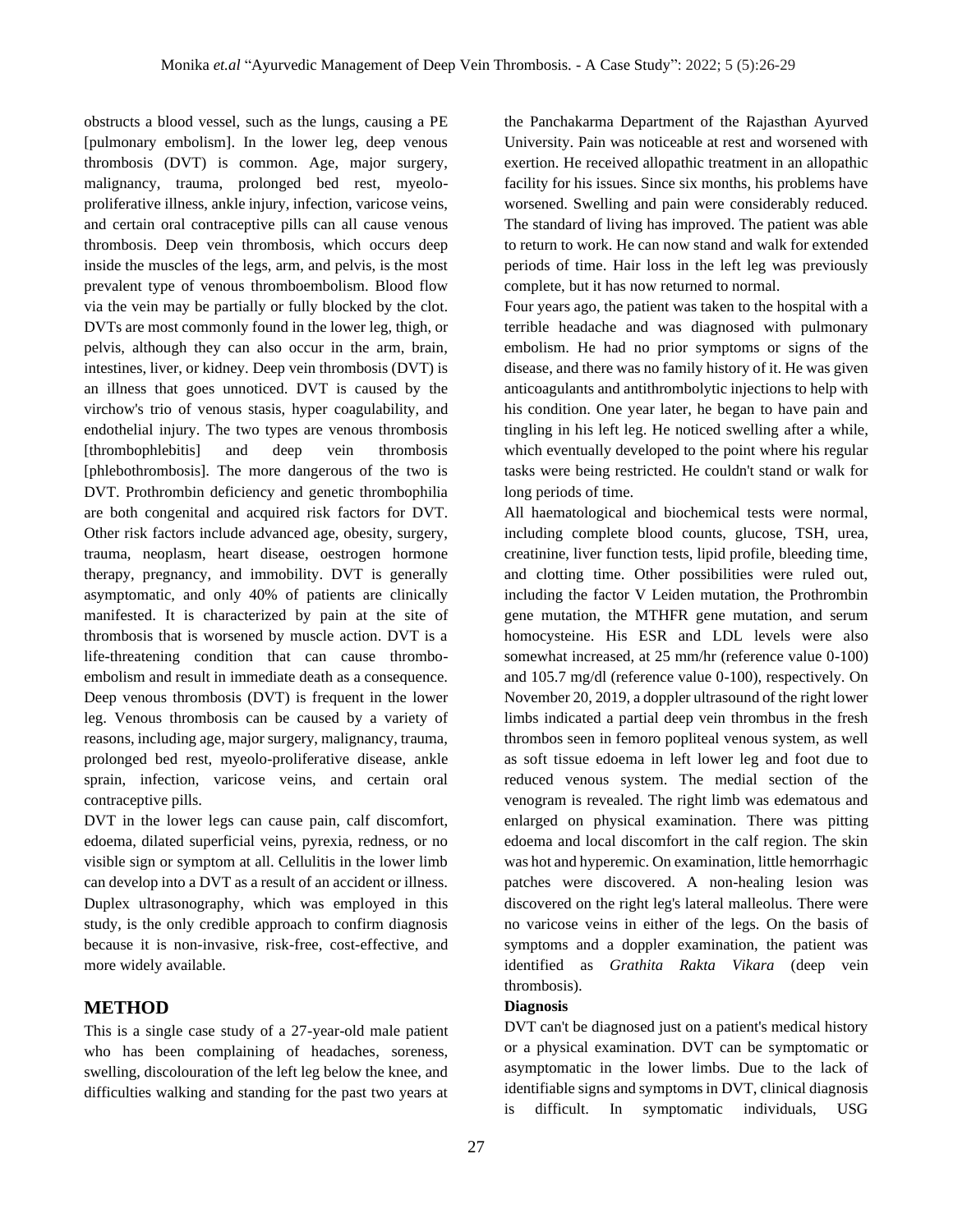(ultrasonography) of the femoral and popliteal veins has a sensitivity and specificity of 97 percent in diagnosing DVT. Venous USG is the examination of choice in patients who have been classified as having a high risk of DVT. If the venous USG is positive, DVT is diagnosed. The diagnosis of DVT, also known as ischemic stroke, was confirmed in this case based on a combination of positive venous USG results, physical examination findings, imaging, and thyroid profile.

#### **Assessment, Treatment-**

The findings of venous USG, lipid profile, thyroid profile, and other investigation reports were used as a criterion of assessment in this situation. Pre-treatment (baseline) and post-treatment assessments were taken in total (after 2 months completion of treatment). According to Ayurveda, the patient had *'Ekanga shotha [/ Raktavrita vata and pakshaghata'* and was treated with various *panchkarma*  procedures such as *Upanaha sweda* (applying medicated paste over affected area), *Kashaya dhara* (pouring decoction over affected area),), . Initially, the goal of treatment was to turn the patient off of western medications and minimize swelling; later, the goal was to prevent the thrombus from spreading, to prevent pulmonary embolism, and to manage hypothyroidism, stroke, hypercholesterolemia, and hypertension.

#### *Bheshaja Chikitsa-*

- *Mahamanjishthadi Kwatha* 20ml twice a day
- *Sarivadyasava* 20ml twice a day
- *Punarnawadi Kwatha* 20ml twice a day
- *Kaishor Guggulu* 500mg twice a day
- *Gandhaka Rasayana* 250mg twice a day
- *Laghumalini Vasanta* 250mg twice a day
- *Punarnava Mandur* 250mg twice a day

For 20 days

#### **RESULT**

In the patient's symptoms, there was a significant improvement. Swelling and pain were considerably reduced. The standard of living has improved. He can now stand and walk for extended periods of time. Hair loss in the left leg was previously complete, but it has now returned to normal.

## **DISCUSSION**

*Bheshaja Chikitsa - Mahamanjisthadi Kwath, Sarivadyasava,* & *Laghumalini Vasanta* serve as *Rakta Shodhana, Pachana, Deepana,* and *Rakta Prasadana*, respectively. Because *Sira* is the *Upadhatu* of *Rakta Dhatu*, it has a similar effect on *Sira*, which may be beneficial for lowering redness in DVT.

*Punarnavadi Kwatha* and *Punarnava Mandura* have diuretic properties, which help to minimise swelling. *Rakta Prasadana* and *Rakta Poshana* are properties of *Mandura t*hat aid in blood nutrition.

*Kaishor Guggulu* has a property called *Shoolaghna,* which helps to relieve pain and soreness. It also has the properties of *Rasayana* and *Deepan,* which may help to increase *Dhatubala.*

The properties of *Kaphaghna* and *Kandughna* in *Gandhaka Rasayana* may help to decrease symptoms. To lessen the swelling of the right lower limb, *Kashaya dhara* with '*Dashamoola kashaya*' and *Upanaha sweda* with "*dashang lep* "were prescribed. The swelling of the right thigh (mid thigh circumference) was reduced from 21 to 18 inches after 9 days of these treatments, the swelling of the right knee was reduced from 14.5 to 14 inches, and the swelling of the right calf (mid calf circumference) was reduced from 12 to 10.8 inches. Following the total removal of right lower limb edoema*, patra pottali pinda sweda* were used to cure the right side hemi paresis. After the *rookshana* (dry / rough) procedures such as *Udwartanam* (massage with herbal powders) with *'Kola kuluthadi choornam'* were prescribed.

## **CONCLUSION**

In this situation, the *Ayurvedic* diagnosis of *'Ekanga shotha / Raktavrita vata* is made. Various *Ayurvedic panchakarma*  procedures and internal medicines have shown promising results, particularly in reducing swelling, reducing the severity of deep vein thrombosis, better managing associated conditions such as hypothyroidism,